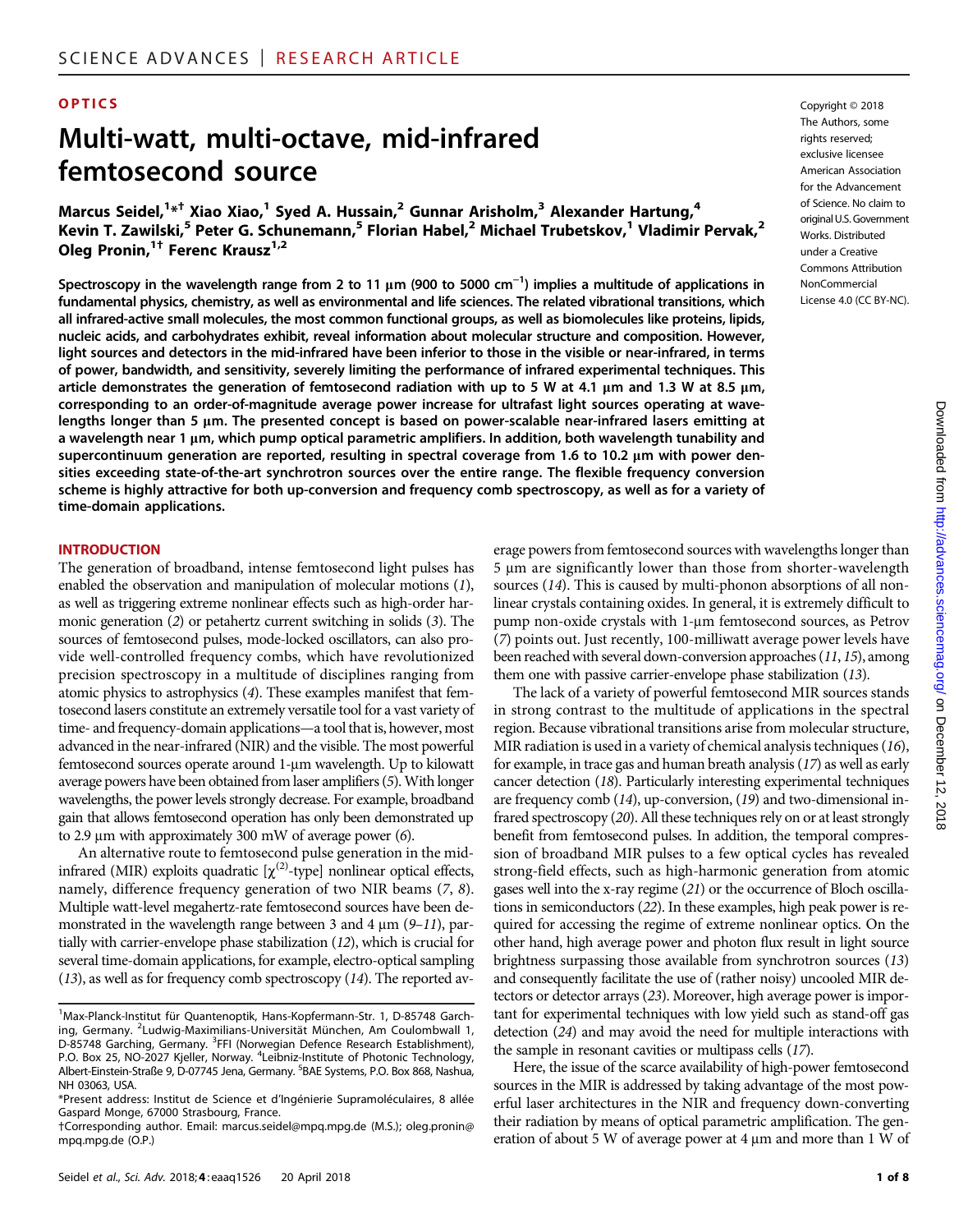average power at  $8.5 \mu m$  is demonstrated. In addition, using the 4- $\mu m$ source yielded a supercontinuum with two-octave spectral coverage from 1.6 to 7.1 µm at unprecedented high-power spectral densities.

#### RESULTS

# Optical parametric amplifiers

Optical parametric amplifiers (OPAs) have been used as frequency down-converters. Two versions of the setup shown in Fig. 1 were implemented. The first used a periodically poled MgO:LiNbO<sub>3</sub> (PPLN) nonlinear crystal and was seeded with the continuum emerging from a 20-cm-long polarization-maintaining all-normal dispersion fiber with a mode field diameter of 2.7 µm. The second version, for longer MIR wavelengths, used a  $LiGaS<sub>2</sub> (LGS)$  nonlinear crystal and was seeded with the continuum emerging from a large mode area fiber with a mode field diameter of 10.3  $\mu$ m, exhibiting also normal dispersion (see Materials and Methods).

In both OPAs, the output of a Kerr-lens mode-locked thin-disc oscillator (25) directly served as the pump source for the down-conversion process. The thin-disc oscillator operated at 50 W of average power and a central wavelength of 1.03  $\mu$ m. It emitted 1.3- $\mu$ J, 230-fs pulses at a repetition rate of 37.5 MHz. In the OPA setup, the long-wavelength parts of the fiber continua, which are shown in Fig. 2, were collinearly and temporally overlapped with the pump radiation by means of a dichroic mirror. Seed and pump radiation were sent into the nonlinear crystal, where their MIR difference frequency was generated. The setup avoids spatial chirp of the MIR and results in passive stabilization of its carrier-envelope phase (26).

For generating radiation with wavelengths up to  $5 \mu m$ , oxide crystals can be used. Here, a 5-mm-long PPLN crystal with a  $1 \times 1$  mm<sup>2</sup> aperture per poling period was used. Its wide transparency range (0.32 to 5.5  $\mu$ m), high figure of merit of about 24 pm<sup>2</sup>/V<sup>2</sup> (27), and temporal walk-off suppression by parametric gain guiding (28) enabled efficient amplification. Crystal length and focus size have been optimized for maximizing the infrared output (see Materials and Methods). Figure 3 shows a comparison of MIR power predicted from simulations and

extracted from experiments. A poling period of 28 µm was used, resulting in a wavelength of 4.1 µm. With a tight focusing geometry  $(1/e^2)$ diameter,  $d = 120 \text{ }\mu\text{m}$ , about 75% of the pump photons could be down-converted, corresponding to a MIR average power of 0.9 W. This might be an attractive scheme for commercially available oscillators (11, 15). Upon extracting the full 42-W pump power of the thindisc oscillator, a maximal MIR power of 5.1 W was generated. The spot diameter had to be increased to 300 µm in this case. The OPA still down-converted about 50% of the incident pump photons.

For wavelengths longer than  $5 \mu m$ , an LGS crystal was used. LGS is transparent in the range between 0.33 and 11.6  $\mu$ m (29), and its dispersion allows broadband amplification of the seed when pumped at 1.03 µm (see section S5). With this highly favorable properties, the crystal presents an important exception among other non-oxide nonlinear crystals (7). Unfortunately, at present, the available LGS quality is, from our experience, still inferior to that of PPLN. Section S5 comments explicitly on the issue of crystal damage. To the best of the authors' knowledge, the first femtosecond OPA that uses this crystal in combination with 1-µm pump radiation is reported here. Both type I (seed and MIR have the same polarization) and type II (seed and MIR have orthogonal polarization) phase-matched crystals were studied. Figure 3 shows that up to  $1.3$  W of MIR at  $8.5$   $\mu$ m was generated from a 7-mm-long, type II phase-matched crystal with an aperture of 3 x 3 mm<sup>2</sup> and specified cut angles of  $\theta = 90^\circ$  and  $\phi = 38.8^\circ$ . Because the figure of merit of LGS (~3.9 pm<sup>2</sup>/V<sup>2</sup> for type II and ~ 2.3 pm<sup>2</sup>/V<sup>2</sup> for type I phase matching) is lower than for PPLN, the OPA was seeded with increased spectral power (Fig. 2) and only up to 30 W could be used for pumping. A spot size of 230 µm was chosen. About 35% of the pump photons were down-converted.

# **Tunability**

Tunability of the OPAs was investigated in the next step. The results are shown in Fig. 4. The poling periods of the PPLN crystal ranged from  $25.5$  to  $28 \mu m$ . Consequently, the MIR radiation was tunable from about  $4$  to 5 µm. For all periods, more than 2 W of average power was generated. For longer wavelengths, the LGS OPA was used. It was operated



Fig. 1. OPA setup. The Kerr-lens mode-locked Yb:YAG thin-disc oscillator delivers 1.3-µJ pulses of 230-fs duration with a 37.5-MHz repetition rate. A dielectric mirror (OC) transmits either 3% or 15% of the oscillator power. The reflected light can be attenuated by a half-wave plate ( $\lambda/2$ ) and thin-film polarizer (TFP) sequence and is directly used to pump the nonlinear crystal (Xtal), which is either PPLN or LGS. The seed generation is accomplished in a fiber with either a 2.7-um (for PPLN) or 10.3-um (for LGS) mode-field diameter. To suppress cross-phase modulation, the polarization is cleaned in front of the fiber. Aspheric lenses were used for coupling and collimation. The long wavelengths of the continuum and the pump are overlapped in space with a dichroic mirror (DM) and in time with a translation stage in the pump arm (t). The polarizations of seed and pump are optimized for maximal conversion to the MIR. After the nonlinear crystal, the beams are collimated. The MIR is separated by means of a beam splitter (BS). The optics in the box with the dashed blue outline were only set up for supercontinuum generation (SCG) after the PPLN OPA. All lenses in the box and the Si plate for dispersion compensation were made from silicon and anti-reflection–coated from 3 to 5  $\mu$ m. The lenses were planoconvex. The first has a focal length of 75 mm, and the second and third have focal lengths of 25 mm. The supercontinuum was roughly collimated with a parabolic mirror of 2-inch focal length. The ZGP crystals are described in detail in the main text. For dispersion compensation after the first ZGP crystal, a 2-mm sapphire (Sa) and a 5-mm CaF<sub>2</sub> plate were inserted at Brewster's angle.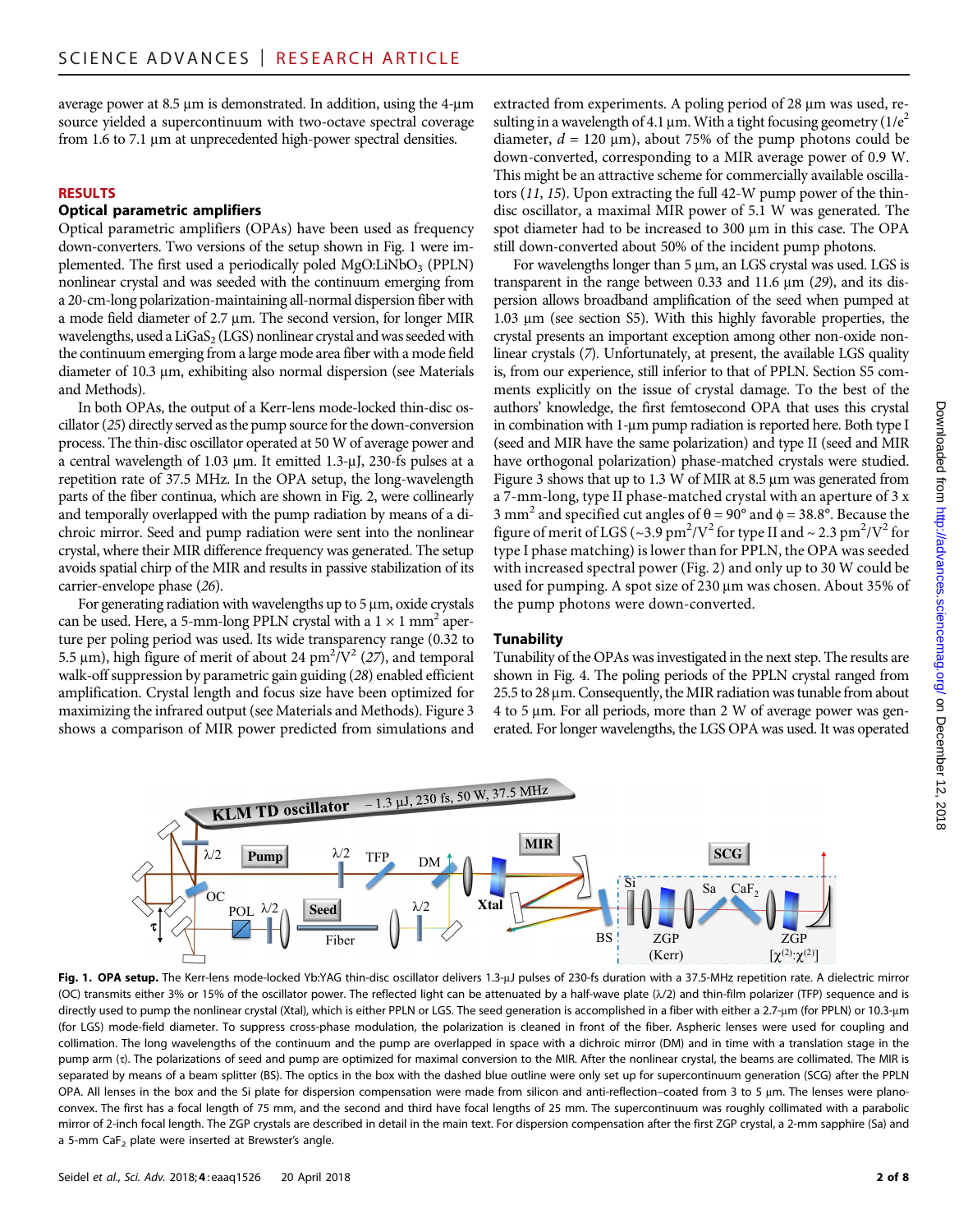

Fig. 2. Seed spectra. The dashed lines show the full fiber continua, and the solid lines show the seed spectra after the dichroic mirrors. The seed for the PPLN OPA is generated in a 20-cm polarization-maintaining fiber with normal dispersion and a 2.7-um mode-field diameter (red lines). It theoretically allows the amplification of MIR wavelengths down to 3.3  $\mu$ m. For amplifying wavelengths longer than 6  $\mu$ m, it is beneficial to use the continuum generated in an 8-cm-long fiber with a 10.3-um mode-field diameter (blue lines), which provides up to an order of magnitude more seed power. The filtered powers (solid lines) are 220 mW (PPLN OPA) and 800 mW (LGS OPA), respectively. The spectra are measured with an optical spectrum analyzer. The difference wavelength ( $\lambda_i$ ) on the top axis refers to the central pump wavelength ( $\lambda_p$  = 1030 nm) and the seed wavelength on the bottom axis ( $\lambda_s$ ), that is,  $\lambda_{i}^{-1} = |\lambda_{p}^{-1} - \lambda_{s}^{-1}|.$ 

most powerfully in the wavelength range from  $7$  to  $9.5 \mu m$ . The MIR bandwidth in this spectral region is remarkable. Fourier transform limits of only two optical cycles were reached with a type I phase matching (vine red line, Fig. 4) despite using relatively long crystals. This stems from the favorable dispersion of LGS, which allows phase matching of two MIR frequencies at a single tuning angle (see section S5).

#### Supercontinuum generation

Supercontinuum generation makes the presented source attractive for molecular fingerprinting and time-domain applications requiring fewcycle pulses. For this purpose, cascaded quadratic nonlinearities were exploited. For the chalcopyrite  $ZnGeP_2$  (ZGP) (30), an effective nonlinear refractive index of about  $-1 \times 10^{-12}$  cm<sup>2</sup>/W at a wavelength of 4.1 µm and tuning angle  $\theta = 55^{\circ}$  is estimated (see section S4). For comparison, the nonlinear refractive index of the used silica fibers is about  $3 \times 10^{-16}$  cm<sup>2</sup>/W at the pump wavelength, that is, more than three orders of magnitude lower than near-phase–matched cascaded quadratic nonlinearity in ZGP.

The experimental setup of the continuum generation stage is shown in Fig. 1. In the first step, the pulses from the PPLN OPA were spectrally broadened in a 3-mm-thick ZGP crystal. At this stage, second-harmonic generation was avoided, and the nonlinearity mainly resulted from the optical Kerr effect. Consequently, the duration of the MIR pulses was reduced from 140 to 67 fs by means of material dispersion from sapphire and  $CaF<sub>2</sub>$  windows (see section S3). The compressed pulses were afterward focused into a 2-mm-thick ZGP crystal cut at  $\theta = 55^{\circ}$ , yielding the broadband radiation that is shown in Fig. 5. Including the generated second harmonic, the emerging spectrum spans from 1.6 to 7.1 μm (at −30 dB), which corresponds to more than two octaves.



Fig. 3. MIR power. Simulation and experimental results for PPLN with a  $28\text{-}\mu\text{m}$ poling period and LGS with a tuning angle of about  $\phi = 38.6^{\circ}$  (type II phase matching). For tight focusing into the PPLN (spot diameter  $d$  of the pump is 120  $\mu$ m, wine red squares), up to 0.9 W of MIR was generated, which is in excellent agreement with the simulation (triangles with wine color filling; slope efficiency, 23%). If the full pump power was used  $(d = 300 \mu m)$ , red squares), then 5.1 W of MIR at 4.1- $\mu$ m wavelength was generated. The agreement with the simulations (triangles with red color filling) is good, although they predict a slightly steeper slope (slope efficiencies, 15 and 17.5%). For LGS (blue squares), a maximal power of 1.3 W was reached. This is also in good agreement with simulations (triangles with blue color filling; slope efficiencies, 5.4 and 6.0%). The x axis is scaled by the square root of the pump power, whereas the y axis is logarithmic, which represents the characteristic power relation for OPAs in the low depletion regime (8). The displayed lines show linear fits for extracting the slope efficiencies. All experimental results have been corrected for reflection losses.

Simulations revealing more details about the continuum generation are presented in section S4. If combined with the broadband MIR radiation of the LGS OPA, about 2.7 octaves are covered, with a power spectral density exceeding microwatts per inverse centimeter over the whole range (Fig. 5).

# **DISCUSSION**

The presented PPLN OPA unifies different advantages of the highpower frequency down-converters cited in the Introduction. The OPA emits multiple watts of average power with only 140-fs duration, avoids the need for active carrier-envelope phase stabilization, exhibits good power stability (see section S1), and consists of a simple setup. Although not further discussed within this context, if a pulse picker is added, then the system also presents an attractive source for two-photon microscopy in biomedical deep tissue imaging (31) because of the amplification of the seed around  $1.3 \mu m$ .

Whereas PPLN and periodically poled  $LiTaO<sub>3</sub>$  are well-established crystals, which were used in previous studies (9–12, 26), there are basically no commonly used non-oxide crystals, which are pumped with femtosecond NIR sources. Using a power-scalable laser architecture at a standard wavelength around 1 µm for pumping an OPA with an LGS crystal presents a novel concept for scalable long-wavelength infrared generation. It led to an immediate order-of-magnitude power increase for femtosecond sources in this spectral region. Moreover, the spectral bandwidth of the MIR was remarkably broad. A comparison to the results of Pupeza et al. (13) is instructive, where a 100-W mode-locked thin-disc oscillator was used for intrapulse difference frequency generation in a short LGS crystal. The OPA approach reported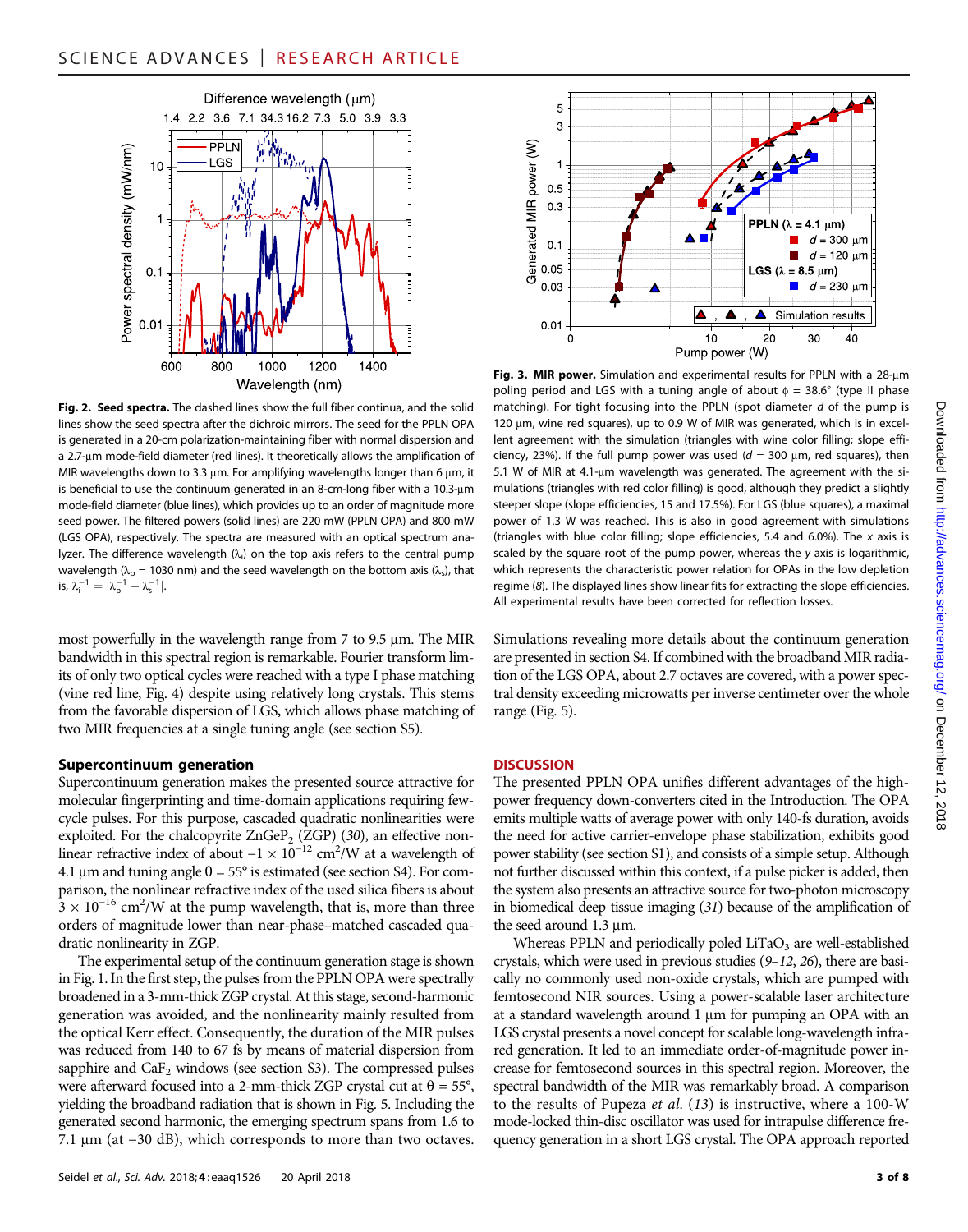

Fig. 4. Tuning curves. (A) Generated MIR power for maximal pump power and tuning periods from 28 to 25.5 µm (from left to right in −0.5-µm steps) of the PPLN. The spectrum centered at 4.2 µm is shaped through CO<sub>2</sub> absorption. The power was measured 25 cm behind the nonlinear crystal. (B) Tuning curve measured with a type I phase-matched LGS crystal. The OPA operates most powerfully around 8.2 µm (slightly blue-shifted from type II). Upon detuning from this central point, the phasematched wavelengths split, allowing the generation of very broadband spectra (vine red line). The spectra below 6 µm (black line) and above 10 µm (light blue line) needed different delays to be generated because of the uncompressed seed pulse. With type I phase matching, a maximal MIR power of 1.0 W could be generated. Type I, however, allows the generation of slightly more broadband spectra than type II. More information is provided in section S5. Power spectral density is provided in units of mW/cm<sup>-1</sup> and μW/f<sub>rep</sub>, where f<sub>rep</sub> = 37.5 MHz is the oscillator repetition rate. This unit is particularly interesting for frequency comb applications (14).



Fig. 5. Coverage of the MIR spectral region from 1.6 to 10.2 µm through two OPA channels. The supercontinuum spanning from 1.6 to 7.1 µm (at −30 dB) was generated in a 2-mm-thick ZGP crystal by means of cascaded quadratic nonlinearities. The continuum generation stage was pumped by 67-fs pulses emerging from the PPLN OPA and a precompression stage. The spectrum was recorded about 1.5 m away from the nonlinear crystal and partly shows strong attenuation due to atmospheric absorptions. The total average power of 1.8 W was measured behind the parabolic collimation mirror. A short-pass filter (blue area) and a long-pass filter (orange area) were used to determine the powers of the individual components. The gray area additionally shows the spectrum generated from a separate LGS OPA with a measured output power of 300 mW. Whereas both OPA channels could not be operated in parallel with the used pump laser, they can be readily combined at the presented power levels if a state-of-the-art mode-locked thin-disc oscillator (34) is used.

here led to 13-, 25-, and 35-fold increases in average power, conversion efficiency, and pulse energy, respectively. Despite the seven times longer crystal used in the OPA setup, the MIR Fourier transform limit, on the other hand, only increased by a factor of less than 2. This makes the approach also highly attractive for demanding applications in strongfield physics and extreme nonlinear optics, such as high-harmonic generation in gases (21).

The tuning curve of Fig. 4 covers a wide range of the MIR spectrum. The highest spectral power densities are achieved in the atmospheric transmission windows from 3 to 5  $\mu$ m and 8 to 13  $\mu$ m, which are particularly important for trace gas analysis (14). The high average powers are especially useful for stand-off detection (24). Using frequency comb spectroscopy for this purpose would require to lock a multiple of the laser repetition rate to a precise frequency reference or to use a second femtosecond laser for dual-comb spectroscopy (14, 17). To extend the

Seidel et al., Sci. Adv. 2018;4: eaaq1526 20 April 2018 4 of 8

tuning range further, double-stage amplification schemes should be used (11). The presented scheme is limited by the seed bandwidth (supporting wavelengths down to about  $3.3 \mu m$ ; see Fig. 2) in shortwavelength MIR and by the LGS transparency (see section S5) in long-wavelength MIR.

The energy of the pulses with  $4.1$ - $\mu$ m central wavelength, after separating them from the amplified seed and the pump of the OPA, is about 90 nJ. This yields a combination of peak and average power, which is difficult to use in previously demonstrated supercontinuum generation schemes that extend to wavelengths beyond  $5 \mu m$ . Exploiting the huge quadratic nonlinearities of ZGP presents an excellent alternative to the usage of chalcogenide waveguides (32) or filaments (33). This is substantiated in section S4. Despite reaching the spectral coverage from 1.6 to 10.2 μm only at −30 dB, the continuum still presents a significant advance in power spectral density. It may, for instance,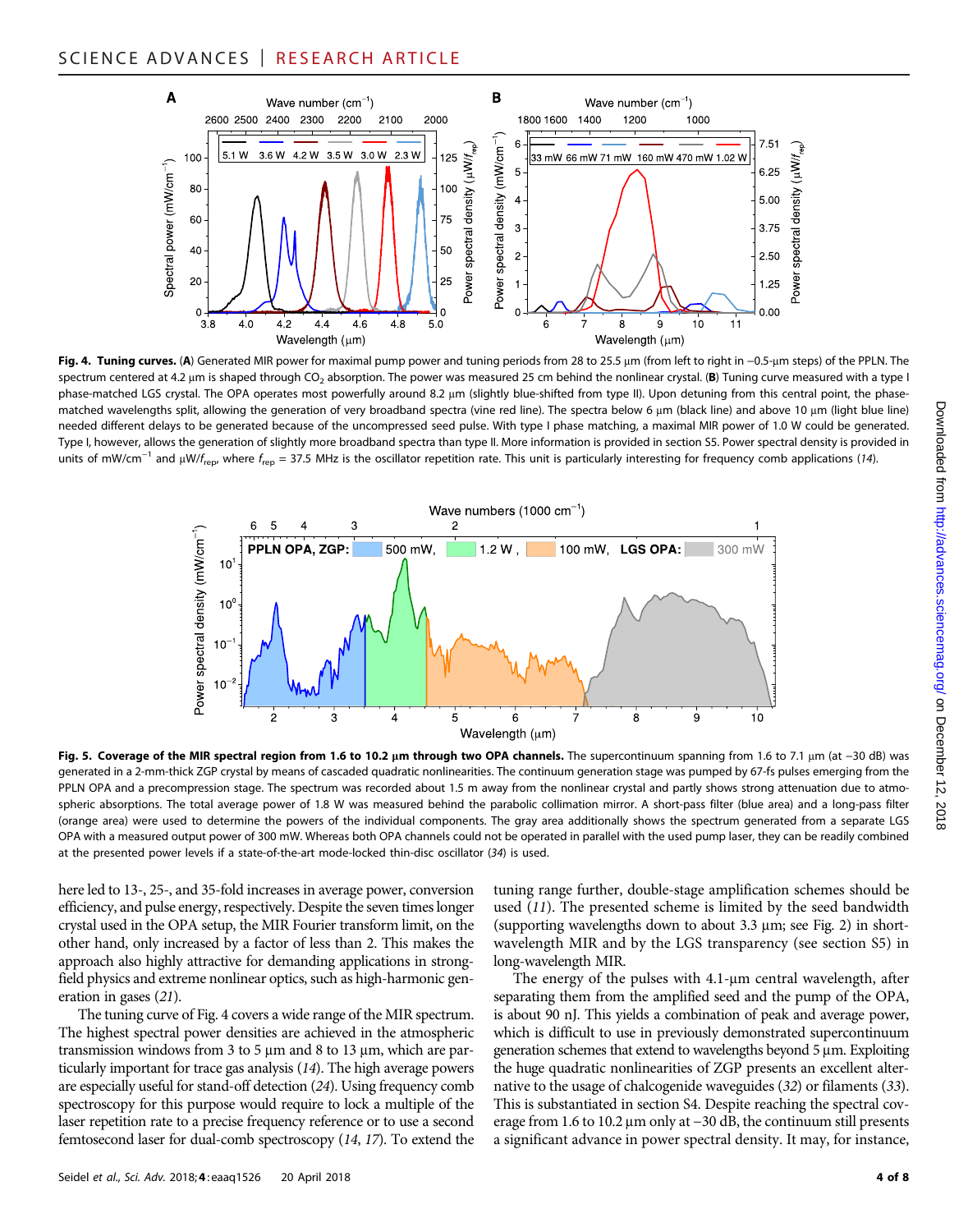be compared to the continuum generated in chalcogenide fiber by Peterson et al. (32). They attained a spectral width (3 octaves) at −20 dB level, but only at a total average power of less than 1 mW. Consequently, the spectrum displayed in Fig. 5 presents more than two orders of magnitude increase in power spectral density.

The full 2.7 octaves were generated in two OPA channels. State-ofthe-art mode-locked thin-disc oscillators (34) readily allow combining the output of LGS and PPLN OPA, and hence obtaining access to the whole MIR range in a single setup. A quasi-third channel results from type I second-harmonic generation in the ZGP crystal. Its spectrum covers the range from 1.6 to 2.5  $\mu$ m and is orthogonally polarized with respect to the fundamental. For many spectroscopic applications, polarization is not of particular importance. For nonlinear methods, however, this has to be taken into account. The multiple channels of the supercontinuum suggest waveform synthesis, which has been recently demonstrated in the MIR with a kilohertz source (35). Studies on petahertz electronics (3) could be significantly extended by compressed pulses first because of the long driving wavelength and the associated impact on the electron trajectories in the electronic devices (22). Second, the megahertz repetition rate of the presented system would give insights into the reversibility of the current switching effects.

Upon attenuation of the most powerful parts of the spectrum shown in Fig. 5, the source would also become highly interesting for spectroscopy applications in biological matter, where watt average power levels would unnecessarily heat the samples. However, the demonstrated power spectral densities on the order of microwatts per inverse centimeter are typical for synchrotron radiation (36). Hence, the demonstrated laser-based source presents a compact alternative to the large-scale facilities that have found numerous applications in life sciences (36).

In conclusion, a highly powerful tool for advancing femtosecond MIR spectroscopy has been presented. Multiple watts of average power were generated between 4 and 5  $\mu$ m, and for the first time, a watt-class femtosecond source operating beyond the multi-phonon absorption edge of oxide crystals was demonstrated. Likewise, the ultrashort pulses may give access to extreme nonlinear optical effects in solids and allow the study of ultrafast molecular dynamics. Furthermore, supercontinuum generation based on near-phase–matched cascaded quadratic nonlinearities resulted in significant spectral broadening toward longer wavelengths and would result in the coverage of the wavelength range from 1.6 to 10.2 μm (at −30 dB) with more than 2 W of total average power after combination of both OPA channels. This offers exciting opportunities for molecular fingerprinting, in particular with frequency up-conversion and field-sensitive techniques.

#### MATERIALS AND METHODS

#### Choice of crystals and spot size

The crystals  $MgO:LiNbO<sub>3</sub>$  and LGS exhibit bandgaps of about 4 eV, which is more than three times higher than the photon energy at 1030-nm vacuum wavelength. Consequently, no sign of detrimental multiphoton absorption was apparent even at maximal pump powers of 42 and 30 W, respectively. Both nonlinear crystals were fixed in a temperature-controlled copper mount, which was heated to about 60°C to avoid photorefractive effects and green-induced infrared absorption in PPLN.

The damage threshold of  $MgO:LiNbO<sub>3</sub>$  was initially tested with a 0.5-mm-thin sample and tight focusing. It was determined to be about 50 GW/cm2 . Under consideration of this limit, simulations were per-

Seidel et al., Sci. Adv. 2018; 4: eaaq1526 20 April 2018 5 of 8

formed to determine the optimal spot size (see section S2). For LGS and the 230-fs pump pulses, a critical irradiance of 50  $GW/cm<sup>2</sup>$ was assumed. This is in correspondence to the bandgap comparable to LiNbO<sub>3</sub> but rather conservative in comparison to the 1 TW/cm<sup>2</sup> threshold stated by Pupeza et al. (13) for 20-fs pulses.

However, in experiments with tight focusing and low average powers, damage of a thick crystal's end facet at much lower peak irradiances was noticed. This was attributed to self-focusing. Therefore, simulations were performed to reproduce the experimental observations. The nonlinear refractive index  $n_2$  was varied until the pump beam collapsed at the end facet of the crystal, resulting in an estimate of  $n_2$  =  $35 \times 10^{-16}$  cm<sup>2</sup>/W, being about twice as large as the  $n_2$  of LiNbO<sub>3</sub> (37). Unfortunately, because of the fact that LGS is still rather scarcely used, the available crystal quality is, from our experience, inferior to that of PPLN. Section S5 comments more explicitly on this issue. The reader is also referred to the methods section of Pupeza et al. (13).

For setting up the OPAs, simulations under the presence of pump and seed were conducted to determine the optimal spot sizes. In the experiment, these were measured with a pyroelectric rotating slit scanner. The temporal and spatial overlap was optimized at minimal pump power by means of parasitic sum frequency generation in PPLN. For LGS, a flip mirror behind the focusing lens was used to optimize the overlap of pump and seed by means of the sum frequency generation from a BBO crystal.

#### Choice of seed source

Normally dispersive photonic crystal fibers were chosen because they efficiently broaden the coupled pulses fairly symmetrically to longer and shorter wavelengths and typically exhibit good coherence properties. For the PPLN OPA, the use of the NL-1050-PM-NEG fiber (NKT Photonics) was necessary to reach sufficient seed bandwidth. It has a mode-field diameter of only  $2.7 \mu m$  and a dispersion that is all-normal across the continuum region with a minimum group velocity dispersion of only about 2 fs<sup>2</sup>/mm at 1050 nm. Therefore, the spectral parts resulting from optical wave breaking could be amplified. The polarizationmaintaining version of the fiber was selected to maintain the coherence of the continuum despite the large broadening factors (see section S1) (38). For the long-wavelength OPA, sufficient bandwidth was provided by an 8-cm ESM12 fiber (NKT Photonics) with a 10.3-um mode-field diameter. For this fiber length, self-phase modulation was saturated, whereas optical wave breaking beyond the zero-dispersion wavelength was avoided.

#### Power measurements

Power measurements were performed with thermal detectors. For the PPLN measurements, the Fresnel reflection of the rear surface of the uncoated crystal and the transmission of the single-sided coated beam splitter and of the silver mirrors were taken into account to calculate the values shown in Figs. 3 and 4. Moreover, a germanium plate was put in front of the power meter to block residual NIR. The transmission of this plate was assumed to be 46%, corresponding to an infinite number of Fresnel reflections.

The beam splitting after the LGS OPA was rather complicated because of the large energy difference between MIR and pump photons and the high average power. Using only a germanium plate led to a saturation of measured MIR power for pump powers higher than 10 W because of free carrier generation in the highly nonlinear semiconductor. Therefore, the total power incident on the germanium plate was reduced by directing only the front reflection of an uncoated ZnSe wedge onto it.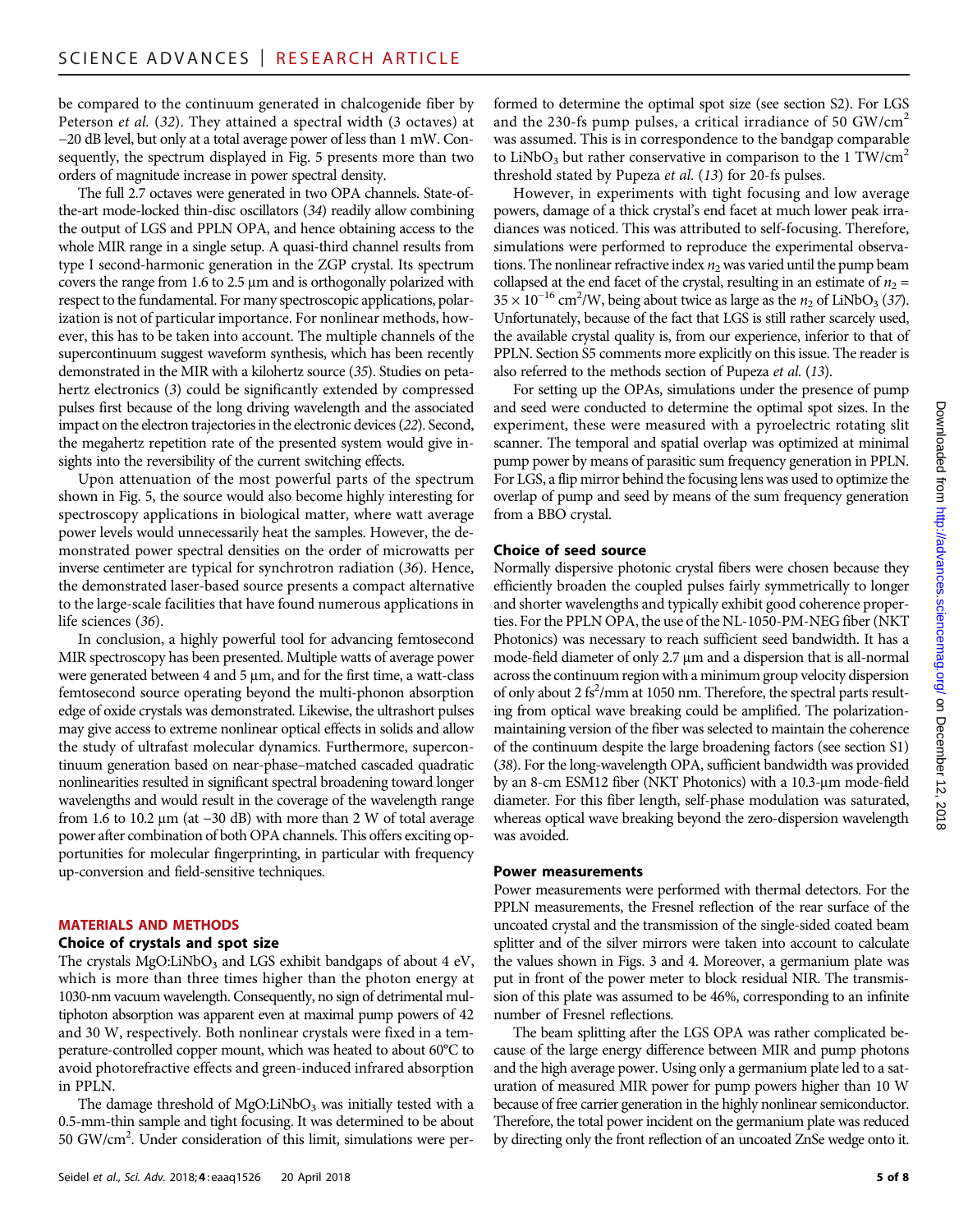To additionally rule out contributions to the power measurement by heat generation in the germanium plate, seed and pump were delayed such that no MIR was generated anymore and a background measurement was taken. To cross-check whether the MIR power was determined correctly by this method, two alternative approaches were used. First, the total power of NIR and MIR was measured behind the OPA. Afterward, a 5-mm-thick glass plate was inserted, which only transmitted the NIR, that is, the difference of both measurements resulted in the MIR power. Second, a D-shaped mirror was used to reflect the NIR completely while the stronger diverging MIR was partly transmitted. All three methods were in good agreement with each other, confirming watt-level MIR generation. Recently, dielectric beam splitters with wide bandgap layer materials were coated in-house to separate MIR and NIR more efficiently.

### Spectrum measurements

The seed spectra (Fig. 2) were measured with an optical spectrum analyzer. The spectra of Fig. 4 were measured with Fourier transform infrared (FTIR) spectrometers. The Bristol 721 spectrum analyzer was used for wavelengths up to  $5 \mu m$  (Fig. 4A), and the Lasnix L-FTS was used for the LGS OPA measurements (Fig. 4B). Because of the inefficient beam splitting for the LGS OPA, all of the separated MIR power was sent to the FTIR. At the maximum of the tuning curve, the 1.0 W of average power was explicitly determined from a power meter measurement. The other average powers of Fig. 4B were derived from the area under the curves. To increase the signal-to-noise ratio, a monochromator (Newport/Oriel Cornerstone 260) was used for the continuum measurements of Fig. 5.

#### Supercontinuum generation

For the pulse compression stage, 5-mm silicon, 2- and 5-mm GaAs, 5-mm germanium, and 2- and 3-mm-thick ZGP plates were tested to achieve the strongest spectral broadening. Furthermore, the focal spot diameter was varied between 30 and 80 µm. The 3-mm-thick antireflection–coated ZGP crystal at a 80-µm spot diameter performed best and allowed compression of the MIR pulses to 67 fs after dispersion compensation by a 2-mm-thick sapphire plate (GVD  $\approx -1700$  fs<sup>2</sup>/mm) and a 5-mm-thick CaF<sub>2</sub> plate (GVD ≈ –300 fs<sup>2</sup>/mm). The pulses were measured via cross-correlation frequency-resolved optical gating (X-FROG; see section S3). For the supercontinuum generation, the nonlinear crystals were mounted such that they could be rotated around the propagation direction axis, tilted in the horizontal direction, and translated along the propagation direction. All free parameters were successively optimized under observation of the MIR spectrum. The broadest spectrum was achieved when the 2-mmthick ZGP crystal, cut at  $\theta = 55^{\circ}$ , was positioned in the focus and was rotated to near-normal incidence. ZGP crystals of different thicknesses were not available for the experiments. The focal spot size of the supercontinuum stage was also about 80 µm. The spot sizes were measured with the pyroelectric rotating slit scanner.

# Simulations

All simulations were performed with the SISYFOS package (39, 40). Only one frequency grid was used for the PPLN simulations, because all radiation is polarized along the extraordinary axis of  $LiNbO<sub>3</sub>$ . The grid consisted of 2048 points with 1-PHz width and the central frequency of 500 THz. Because of the spherical symmetry of the propagation, only a quarter of the beam was simulated within a spatial grid of  $65 \times 65$  points and a spacing of about 24  $\mu$ m in horizontal and vertical directions. In the LGS simulations, three frequency grids of

Seidel et al., Sci. Adv. 2018; 4: eaaq1526 20 April 2018 6 of 8

512 points each were factored out. The grids of seed and pump were centered at 291 THz, whereas the grid of the idler was centered at 100 THz. The bandwidth of each grid was 200 THz. Because of mirror symmetry, only half of the beam profile was simulated for type I phase matching, whereas the full plane was simulated for type II phase matching. The spatial grids had sizes of  $128 \times 65$  and  $128 \times 128$  points, respectively, with a spacing of 1/7 of the pump beam waist in horizontal and vertical directions. The simulations included the materials' dispersion (29, 41), transmission, effective  $\chi$ <sup>(2)</sup>-nonlinearities, and (estimated) nonlinear refractive indices. The pump pulses were assumed to be 230 fs long and sech<sup>2</sup> shaped, and the seed pulses were retrieved from second-harmonic (LGS OPA) or X-FROG (PPLN OPA) measurements. All beam shapes were assumed to be Gaussian.

#### SUPPLEMENTARY MATERIALS

Supplementary material for this article is available at [http://advances.sciencemag.org/cgi/](http://advances.sciencemag.org/cgi/content/full/4/4/eaaq1526/DC1) [content/full/4/4/eaaq1526/DC1](http://advances.sciencemag.org/cgi/content/full/4/4/eaaq1526/DC1)

- section S1. Seed generation in highly nonlinear all-normal dispersion fiber
- section S2. Beam distortions in the PPLN OPA
- section S3. Compression of the MIR pulses centered at 4.1 um
- section S4. Supercontinuum generation
- section S5. LGS OPA
- fig. S1. OPA setup with FROG.
- fig. S2. All-normal dispersion fiber noise.
- fig. S3. Irradiance enhancement in the PPLN OPA.
- fig. S4. X-FROG measurements.
- fig. S5. Simulation of continuum generation in ZGP.
- fig. S6. Properties of the supercontinuum generated by cascaded quadratic nonlinearities in ZGP. fig. S7. Linear optical properties of LGS.
- fig. S8. LGS OPA simulations.
- fig. S9. Occurrence of LGS crystal damage at various input powers.
- References (42–62)

#### REFERENCES AND NOTES

- 1. P. Hannaford, Femtosecond Laser Spectroscopy (Springer-Verlag, ed. 1, 2005).
- 2. T. Brabec, F. Krausz, Intense few-cycle laser fields: Frontiers of nonlinear optics. Rev. Mod. Phys. 72, 545–591 (2000).
- 3. F. Krausz, M. I. Stockman, Attosecond metrology: From electron capture to future signal processing. Nat. Photonics 8, 205–213 (2014).
- 4. S. A. Diddams, The evolving optical frequency comb. J. Opt. Soc. Am. B 27, B51-B62 (2010).
- 5. M. Müller, M. Kienel, A. Klenke, T. Gottschall, E. Shestaev, M. Plötner, J. Limpert, A. Tünnermann, 1 kW 1 mJ eight-channel ultrafast fiber laser. Opt. Lett. 41, 3439–3442 (2016).
- 6. S. Antipov, D. D. Hudson, A. Fuerbach, S. D. Jackson, High-power mid-infrared femtosecond fiber laser in the water vapor transmission window. Optica 3, 1373–1376 (2016).
- 7. V. Petrov, Parametric down-conversion devices: The coverage of the mid-infrared spectral range by solid-state laser sources. Opt. Mater. 34, 536–554 (2012).
- 8. V. Petrov, Frequency down-conversion of solid-state laser sources to the mid-infrared spectral range using non-oxide nonlinear crystals. Prog. Quant. Electron. 42, 1-106 (2015).
- 9. T. Südmeyer, E. Innerhofer, F. Brunner, R. Paschotta, T. Usami, H. Ito, S. Kurimura, K. Kitamura, D. C. Hanna, U. Keller, High-power femtosecond fiber-feedback optical parametric oscillator based on periodically poled stoichiometric LiTaO<sub>3</sub>. Opt. Lett. 29, 1111–1113 (2004).
- 10. F. Mörz, T. Steinle, A. Steinmann, H. Giessen, Multi-Watt femtosecond optical parametric master oscillator power amplifier at 43 MHz. Opt. Express 23, 23960–23967 (2015).
- 11. T. Steinle, F. Mörz, A. Steinmann, H. Giessen, Ultra-stable high average power femtosecond laser system tunable from 1.33 to 20 µm. Opt. Lett. 41, 4863-4866  $(2016)$
- 12. F. Adler, K. C. Cossel, M. J. Thorpe, I. Hartl, M. E. Fermann, J. Ye, Phase-stabilized, 1.5 W frequency comb at 2.8-4.8 µm. Opt. Lett. 34, 1330-1332 (2009).
- 13. I. Pupeza, D. Sanchez, J. Zhang, N. Lilienfein, M. Seidel, N. Karpowicz, T. Paasch-Colberg, I. Znakovskaya, M. Pescher, W. Schweinberger, V. Pervak, E. Fill, O. Pronin, Z. Wei, F. Krausz, A. Apolonski, J. Biegert, High-power sub-two-cycle mid-infrared pulses at 100 MHz repetition rate. Nat. Photonics 9, 721–724 (2015).
- 14. A. Schliesser, N. Picqué, T. W. Hänsch, Mid-infrared frequency combs. Nat. Photonics 6, 440–449 (2012).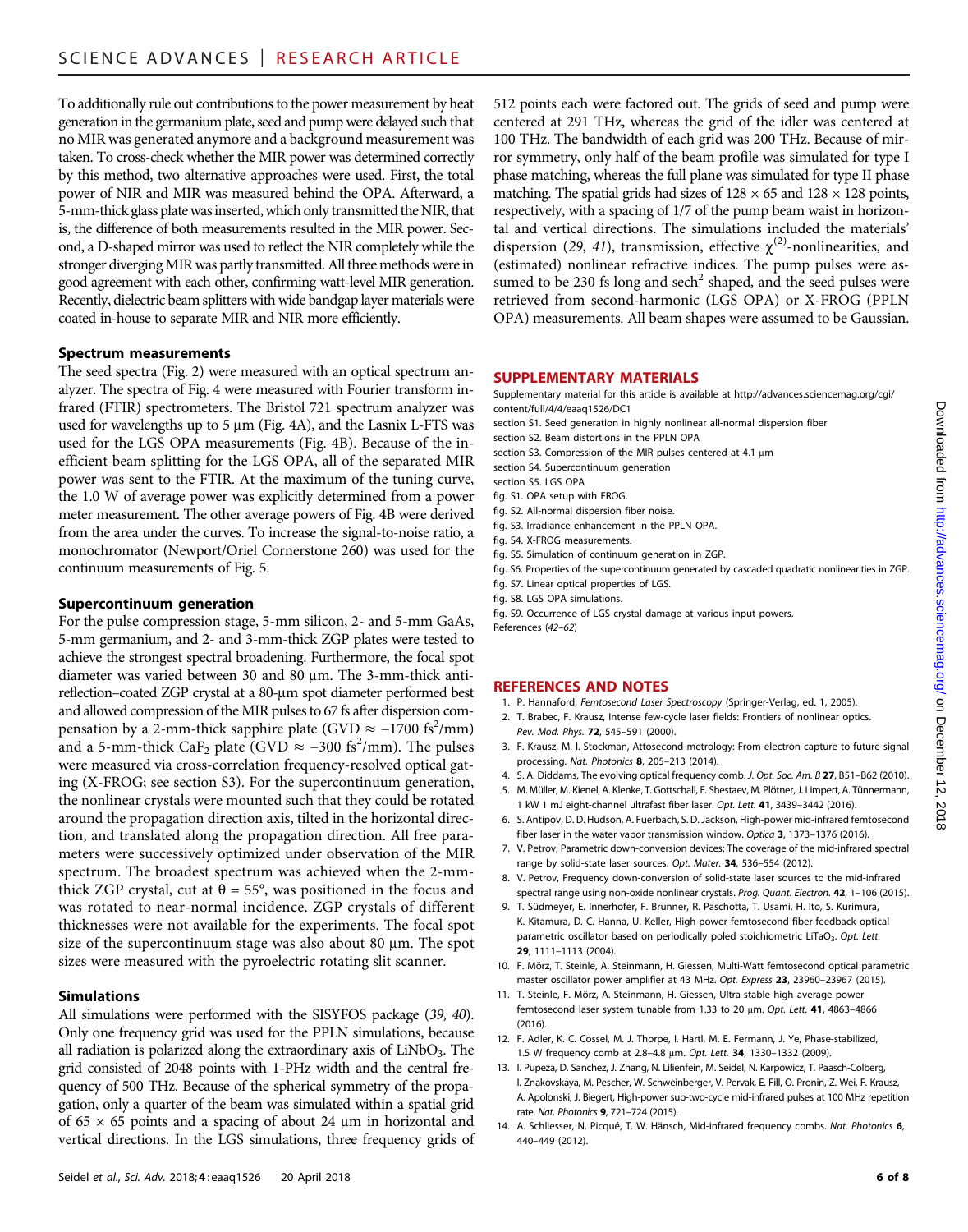- 15. S. C. Kumar, J. Krauth, A. Steinmann, K. T. Zawilski, P. G. Schunemann, H. Giessen, M. Ebrahim-Zadeh, High-power femtosecond mid-infrared optical parametric oscillator at 7 um based on CdSiP<sub>2</sub>. Opt. Lett. **40**, 1398-1401 (2015).
- 16. J. Haas, B. Mizaikoff, Advances in mid-infrared spectroscopy for chemical analysis. Annu. Rev. Anal. Chem. 9, 45–68 (2016).
- 17. K. C. Cossel, E. M. Waxman, I. A. Finneran, G. A. Blake, J. Ye, N. R. Newbury, Gas-phase broadband spectroscopy using active sources: Progress, status, and applications. J. Opt. Soc. Am. B 34, 104-129 (2017).
- 18. M. J. Baker, J. Trevisan, P. Bassan, R. Bhargava, H. J. Butler, K. M. Dorling, P. R. Fielden, S. W. Fogarty, N. J. Fullwood, K. A. Heys, C. Hughes, P. Lasch, P. L. Martin-Hirsch, B. Obinaju, G. D. Sockalingum, J. Sulé-Suso, R. J. Strong, M. J. Walsh, B. R. Wood, P. Gardner, F. L. Martin, Using Fourier transform IR spectroscopy to analyze biological materials. Nat. Protoc. 9, 1771–1791 (2014).
- 19. E. J. Heilweil, Ultrashort-pulse multichannel infrared spectroscopy using broadband frequency conversion in LiIO<sub>3</sub>. Opt. Lett. 14, 551-553 (1989).
- 20. P. Hamm, M. Zanni, Concepts and Methods of 2D Infrared Spectroscopy (Cambridge Univ. Press, 2011).
- 21. T. Popmintchev, M.-C. Chen, D. Popmintchev, P. Arpin, S. Brown, S. Ališauskas, G. Andriukaitis, T. Balčiunas, O. D. Mücke, A. Pugzlys, A. Baltuška, B. Shim, S. E. Schrauth, A. Gaeta, C. Hernández-García, L. Plaja, A. Becker, A. Jaron-Becker, M. M. Murnane, H. C. Kapteyn, Bright coherent ultrahigh harmonics in the keV X-ray regime from mid-infrared femtosecond lasers. Science 336, 1287–1291 (2012).
- 22. O. Schubert, M. Hohenleutner, F. Langer, B. Urbanek, C. Lange, U. Huttner, D. Golde, T. Meier, M. Kira, S. W. Koch, R. Huber, Sub-cycle control of terahertz high-harmonic generation by dynamical Bloch oscillations. Nat. Photonics 8, 119–123 (2014).
- 23. A. Rogalski, History of infrared detectors. Opto-Electron. Rev. 20, 279-308 (2012).
- 24. L. Maidment, Z. Zhang, C. R. Howle, D. T. Reid, Stand-off identification of aerosols using mid-infrared backscattering Fourier-transform spectroscopy. Opt. Lett. 41, 2266–2269  $(2016)$
- 25. O. Pronin, J. Brons, C. Grasse, V. Pervak, G. Boehm, M.-C. Amann, V. L. Kalashnikov, A. Apolonski, F. Krausz, High-power 200 fs Kerr-lens mode-locked Yb:YAG thin-disk oscillator. Opt. Lett. 36, 4746–4748 (2011).
- 26. N. Thiré, R. Maksimenka, B. Kiss, C. Ferchaud, P. Bizouard, E. Cormier, K. Osvay, N. Forget, 4-W, 100-kHz, few-cycle mid-infrared source with sub-100-mrad carrier-envelope phase noise. Opt. Express 25, 1505–1514 (2017).
- 27. Data extracted from SNLO software (V. 66); [http://www.as-photonics.com/snlo.](http://www.as-photonics.com/snlo)
- 28. B. Luther-Davies, Y. Yu, Efficient generation of ultra-short pulses in the infrared from a simple PPLN optical parametric amplifier, in Nonlinear Optics (Optical Society of America, 2017), p. NTu2A.4.
- 29. L. Isaenko, A. Yelisseyev, S. Lobanov, A. Titov, V. Petrov, J.-J. Zondy, P. Krinitsin, A. Merkulov, V. Vedenyapin, J. Smirnova, Growth and properties of LiGaX<sub>2</sub> (X = S, Se, Te) single crystals for nonlinear optical applications in the mid-IR. Cryst. Res. Technol. 38, 379–387 (2003).
- 30. P. G. Schunemann, K. T. Zawilski, L. A. Pomeranz, D. J. Creeden, P. A. Budni, Advances in nonlinear optical crystals for mid-infrared coherent sources. J. Opt. Soc. Am. B 33, D36–D43 (2016).
- 31. E. E. Hoover, J. A. Squier, Advances in multiphoton microscopy technology. Nat. Photonics 7, 93–101 (2013).
- 32. C. R. Petersen, U. Møller, I. Kubat, B. Zhou, S. Dupont, J. Ramsay, T. Benson, S. Sujecki, N. Abdel-Moneim, Z. Tang, D. Furniss, A. Seddon, O. Bang, Mid-IR supercontinuum covering the 1.4-13.3 µm molecular fingerprint region using ultra-high NA chalcogenide step-index fibre. Nat. Photonics 8, 830–834 (2014).
- 33. A. A. Lanin, A. A. Voronin, E. A. Stepanov, A. B. Fedotov, A. M. Zheltikov, Multioctave,  $3-18$  µm sub-two-cycle supercontinua from self-compressing, self-focusing soliton transients in a solid. Opt. Lett. 40, 974-977 (2015).
- 34. M. Seidel, J. Brons, G. Arisholm, K. Fritsch, V. Pervak, O. Pronin, Efficient high-power ultrashort pulse compression in self-defocusing bulk media. Sci. Rep. 7, 1410 (2017).
- 35. H. Liang, P. Krogen, Z. Wang, H. Park, T. Kroh, K. Zawilski, P. Schunemann, J. Moses, L. F. DiMauro, F. X. Kärtner, K.-H. Hong, High-energy mid-infrared sub-cycle pulse synthesis from a parametric amplifier. Nat. Commun. 8, 141 (2017).
- 36. L. M. Miller, M. J. Tobin, S. Chio-Srichan, P. Dumas, The use of synchrotron radiation for biomedical applications of infrared microscopy, in Biological and Biomedical Infrared Spectroscopy, A. Barth, P. I. Haris, Eds. (IOS Press, 2009).
- 37. R. A. Ganeev, I. A. Kulagin, A. I. Ryasnyanskii, R. I. Tugushev, T. Usmanov, The nonlinear refractive indices and nonlinear third-order susceptibilities of quadratic crystals. Opt. Spectrosc. **94**, 561-568 (2003).
- 38. Y. Liu, Y. Zhao, J. Lyngsø, S. You, W. L. Wilson, H. Tu, S. A. Boppart, Suppressing short-term polarization noise and related spectral decoherence in all-normal dispersion fiber supercontinuum generation. J. Lightwave Technol. 33, 1814-1820 (2015).
- 39. G. Arisholm, General numerical methods for simulating second-order nonlinear interactions in birefringent media. J. Opt. Soc. Am. B 14, 2543–2549 (1997).
- 40. G. Arisholm, H. Fonnum, Simulation System For Optical Science (SISYFOS)—tutorial (2012);<http://www.ffi.no/no/Rapporter/12-02042.pdf> [accessed 9 March 2018].
- 41. O. Gayer, Z. Sacks, E. Galun, A. Arie, Temperature and wavelength dependent refractive index equations for MgO-doped congruent and stoichiometric LiNbO<sub>3</sub>. Appl. Phys. B 91, 343–348 (2008).
- 42. J. M. Dudley, G. Genty, S. Coen, Supercontinuum generation in photonic crystal fiber. Rev. Mod. Phys. 78, 1135–1184 (2006).
- 43. A. M. Heidt, Pulse preserving flat-top supercontinuum generation in all-normal dispersion photonic crystal fibers. J. Opt. Soc. Am. B 27, 550–559 (2010).
- 44. T. Steinle, A. Steinmann, R. Hegenbarth, H. Giessen, Watt-level optical parametric amplifier at 42 MHz tunable from 1.35 to 4.5  $\mu$ m coherently seeded with solitons. Opt. Express 22, 9567–9573 (2014).
- 45. M. Baudisch, M. Hemmer, H. Pires, J. Biegert, Performance of MgO:PPLN, KTA, and KNbO<sub>3</sub> for mid-wave infrared broadband parametric amplification at high average power. Opt. Lett. 39, 5802–5805 (2014).
- 46. P. Rigaud, A. Van de Walle, M. Hanna, N. Forget, F. Guichard, Y. Zaouter, K. Guesmi, F. Druon, P. Georges, Supercontinuum-seeded few-cycle mid-infrared OPCPA system. Opt. Express 24, 26494–26502 (2016).
- 47. M. Seidel, G. Arisholm, J. Brons, V. Pervak, O. Pronin, All solid-state spectral broadening: An average and peak power scalable method for compression of ultrashort pulses. Opt. Express 24, 9412–9428 (2016).
- 48. M. Sheik-Bahae, D. J. Hagan, E. W. Van Stryland, Dispersion and band-gap scaling of the electronic Kerr effect in solids associated with two-photon absorption. Phys. Rev. Lett. 65, 96–99 (1990).
- 49. D. E. Zelmon, E. A. Hanning, P. G. Schunemann, Refractive-index measurements and Sellmeier coefficients for zinc germanium phosphide from 2 to 9  $\mu$ m with implications for phase matching in optical frequency-conversion devices. J. Opt. Soc. Am. B 18, 1307–1310 (2001).
- 50. Z. Zhao, X. Wang, S. Dai, Z. Pan, S. Liu, L. Sun, P. Zhang, Z. Liu, Q. Nie, X. Shen, R. Wang, 1.5-14 µm midinfrared supercontinuum generation in a low-loss Te-based chalcogenide step-index fiber. Opt. Lett. 41, 5222–5225 (2016).
- 51. U. Møller, Y. Yu, I. Kubat, C. R. Petersen, X. Gai, L. Brilland, D. Méchin, C. Caillaud, J. Troles, B. Luther-Davies, O. Bang, Multi-milliwatt mid-infrared supercontinuum generation in a suspended core chalcogenide fiber. Opt. Express 23, 3282-3291 (2015).
- 52. S. Kedenburg, T. Steinle, F. Mörz, A. Steinmann, H. Giessen, High-power mid-infrared high repetition-rate supercontinuum source based on a chalcogenide step-index fiber. Opt. Lett. 40, 2668–2671 (2015).
- 53. R. DeSalvo, D. J. Hagan, M. Sheik-Bahae, G. Stegeman, E. W. Van Stryland, H. Vanherzeele, Self-focusing and self-defocusing by cascaded second-order effects in KTP. Opt. Lett. 17, 28–30 (1992).
- 54. J. Moses, F. W. Wise, Controllable self-steepening of ultrashort pulses in quadratic nonlinear media. Phys. Rev. Lett. 97, 073903 (2006).
- 55. M. Bache, H. Guo, B. Zhou, Generating mid-IR octave-spanning supercontinua and few-cycle pulses with solitons in phase-mismatched quadratic nonlinear crystals. Opt. Mater. Express 3, 1647–1657 (2013).
- 56. B. Zhou, M. Bache, Invited Article: Multiple-octave spanning high-energy mid-IR supercontinuum generation in bulk quadratic nonlinear crystals. APL Photonics 1, 050802 (2016).
- 57. T. Kanai, P. Malevich, S. S. Kangaparambil, K. Ishida, M. Mizui, K. Yamanouchi, H. Hoogland, R. Holzwarth, A. Pugzlys, A. Baltuska, Parametric amplification of 100 fs mid-infrared pulses in ZnGeP<sub>2</sub> driven by a Ho:YAG chirped-pulse amplifier. Opt. Lett. 42, 683-686 (2017).
- 58. A. Couairon, A. Mysyrowicz, Femtosecond filamentation in transparent media. Phys. Rep. 441, 47–189 (2007).
- 59. A. Hache, J. E. Sipe, H. M. van Driel, Quantum interference control of electrical currents in GaAs. IEEE J. Quant. Electron. 34, 1144–1154 (1998).
- 60. V. Petrov, A. Yelisseyev, L. Isaenko, S. Lobanov, A. Titov, J.-J. Zondy, Second harmonic generation and optical parametric amplification in the mid-IR with orthorhombic biaxial crystals LiGaS<sub>2</sub> and LiGaSe<sub>2</sub>. Appl. Phys. B 78, 543-546 (2004).
- 61. A. Tyazhev, V. Vedenyapin, G. Marchev, L. Isaenko, D. Kolker, S. Lobanov, V. Petrov, A. Yelisseyev, M. Starikova, J.-J. Zondy, Singly-resonant optical parametric oscillation based on the wide band-gap mid-IR nonlinear optical crystal LiGaS<sub>2</sub>. Opt. Mater. 35, 1612–1615 (2013).
- 62. K. Kaneshima, N. Ishii, K. Takeuchi, J. Itatani, Generation of carrier-envelope phase-stable mid-infrared pulses via dual-wavelength optical parametric amplification. Opt. Express 24, 8660–8665 (2016).

Acknowledgments: We thank W. Schweinberger, I. Pupeza, and N. Karpowicz for helpful discussions. Funding: Financial support was provided by the Munich-Centre for Advanced Photonics, grant EXC 158 of the Deutsche Forschungsgemeinschaft. Author contributions: M.S. conceived and conducted the experiments and performed the simulations. X.X. set up the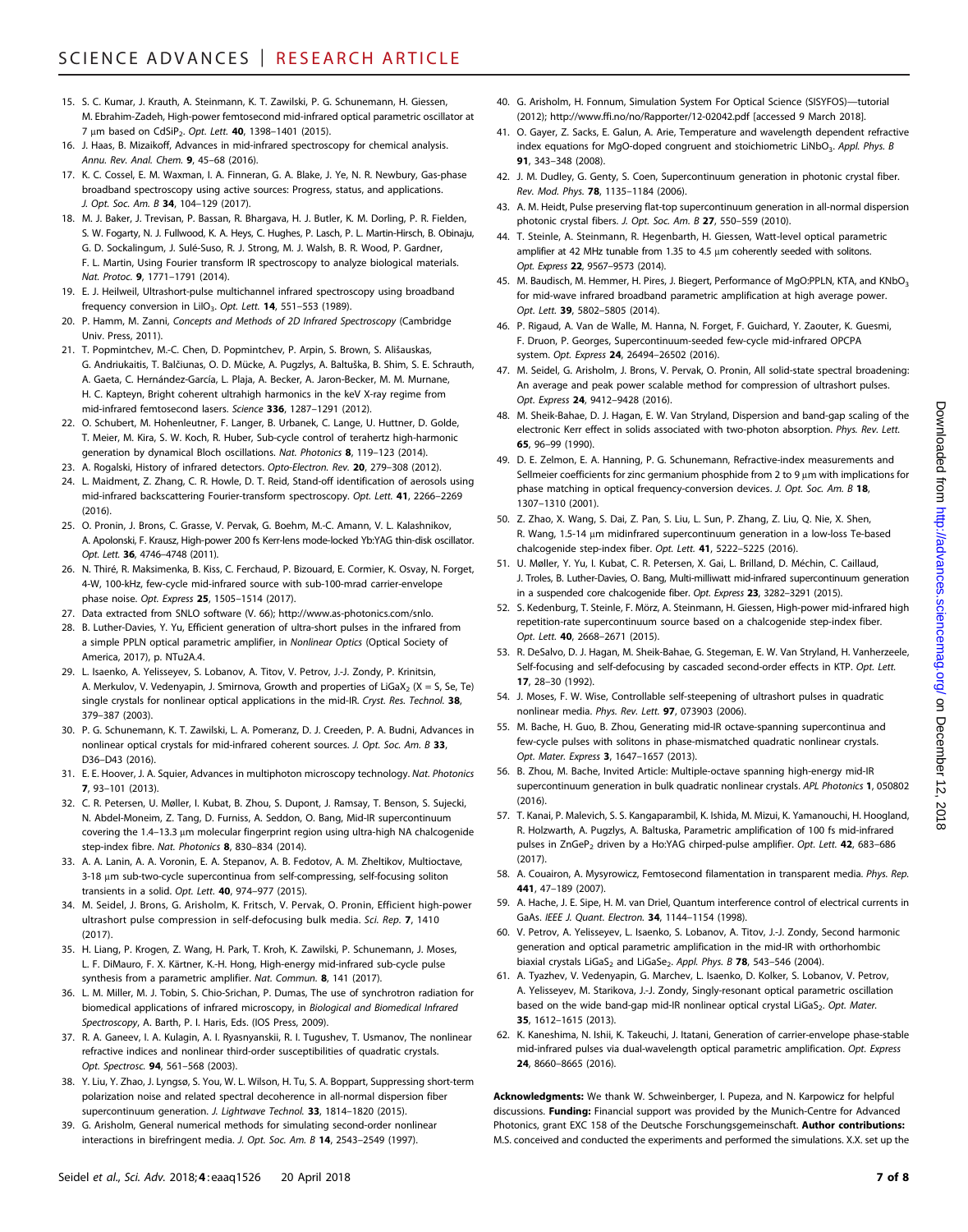PPLN OPA. S.A.H. supported the PPLN OPA noise measurements. G.A. developed and adapted the simulation package. A.H. advised on fiber selection and prepared fibers. K.T.Z. and P.G.S. manufactured the supercontinuum-generating ZGP crystal. F.H., M.T., and V.P. designed, coated, and characterized the NIR/MIR beam splitters. O.P. and F.K. supervised and guided the project. M.S., X.X., S.A.H., G.A., A.H., P.G.S., O.P., and F.K. discussed the manuscript. Competing interests: The authors declare that they have no competing interests. Data and materials availability: All data needed to evaluate the conclusions in the paper are present in the paper and/or the Supplementary Materials. Additional data related to this paper may be requested from the authors.

Submitted 3 November 2017 Accepted 13 March 2018 Published 20 April 2018 10.1126/sciadv.aaq1526

Citation: M. Seidel, X. Xiao, S. A. Hussain, G. Arisholm, A. Hartung, K. T. Zawilski, P. G. Schunemann, F. Habel, M. Trubetskov, V. Pervak, O. Pronin, F. Krausz, Multi-watt, multi-octave, mid-infrared femtosecond source. Sci. Adv. 4, eaaq1526 (2018).